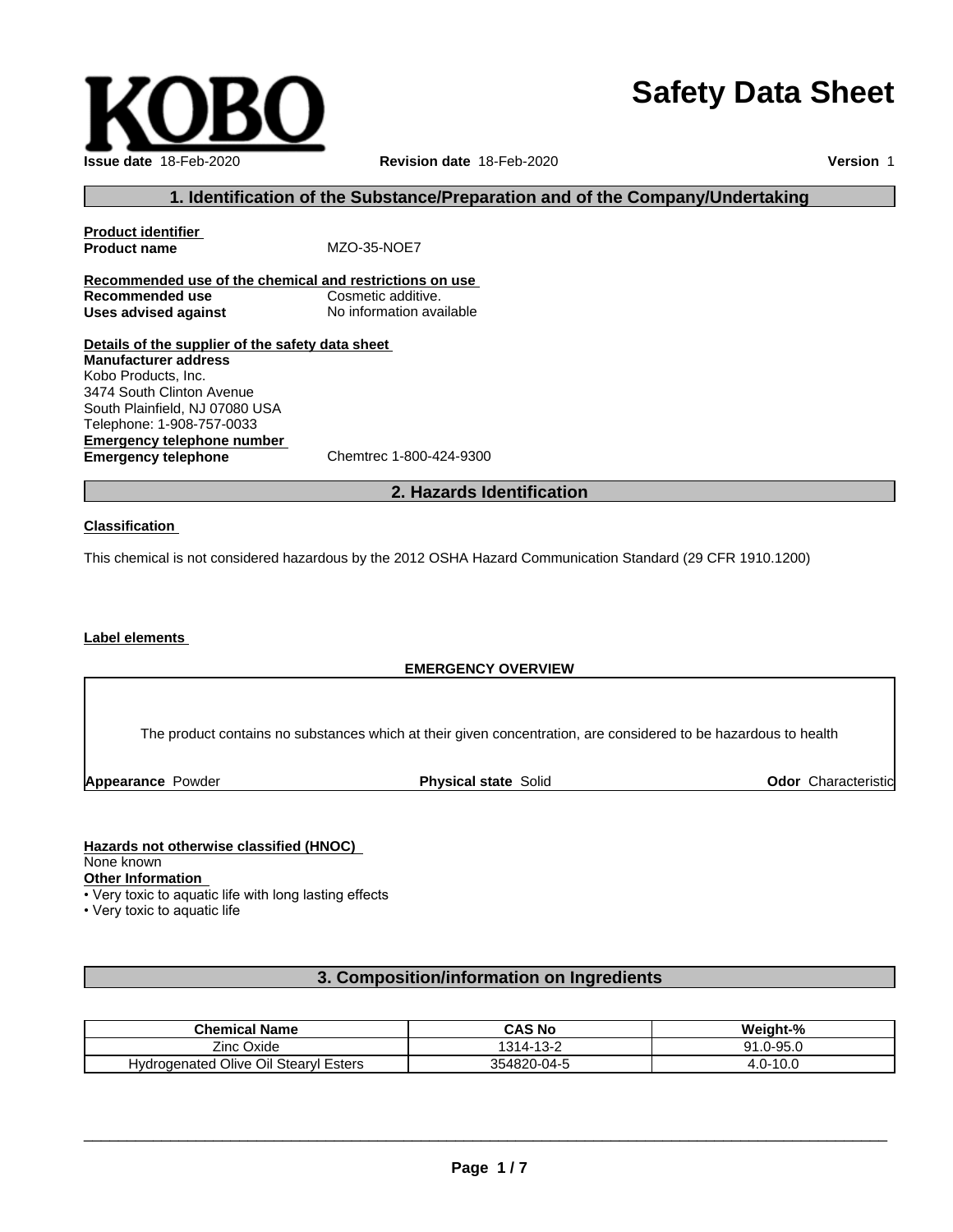# **4. First aid measures**

|--|--|

| If symptoms persist, call a physician.<br><b>General advice</b>                                                                                   |                                                                                                            |  |
|---------------------------------------------------------------------------------------------------------------------------------------------------|------------------------------------------------------------------------------------------------------------|--|
| Rinse immediately with plenty of water, also under the eyelids, for at least 15 minutes. If<br>Eye contact<br>symptoms persist, call a physician. |                                                                                                            |  |
| <b>Skin contact</b>                                                                                                                               | Wash off immediately with soap and plenty of water while removing all contaminated<br>clothes and shoes.   |  |
| <b>Inhalation</b>                                                                                                                                 | Remove to fresh air. If breathing is irregular or stopped, administer artificial respiration.              |  |
| Ingestion                                                                                                                                         | If swallowed, do not induce vomiting: seek medical advice immediately and show this<br>container or label. |  |
| Self-protection of the first aider                                                                                                                | Use personal protective equipment as required.                                                             |  |
| Most important symptoms and effects, both acute and delayed                                                                                       |                                                                                                            |  |
| <b>Symptoms</b>                                                                                                                                   | No known effects under normal use conditions.                                                              |  |
| Indication of any immediate medical attention and special treatment needed                                                                        |                                                                                                            |  |
| Note to physicians                                                                                                                                | Effects of exposure (inhalation, ingestion or skin contact) to substance may be delayed.                   |  |

# **5. Fire-fighting measures**

### **Suitable extinguishing media**

Use extinguishing measures that are appropriate to local circumstances and the surrounding environment.

**Unsuitable extinguishing media** No information available.

# **Specific hazards arising from the chemical**

None in particular.

**Explosion data Sensitivity to mechanical impact** None. **Sensitivity to static discharge** None.

# **Protective equipment and precautions for firefighters**

Use personal protective equipment as required.

# **6. Accidental release measures**

# **Personal precautions, protective equipment and emergency procedures**

| <b>Personal precautions</b>      | Use personal protective equipment as required. Avoid contact with eyes and skin. Wash<br>thoroughly after handling. |
|----------------------------------|---------------------------------------------------------------------------------------------------------------------|
| For emergency responders         | Use personal protective equipment as required.                                                                      |
| <b>Environmental precautions</b> | Collect spillage. Do not allow into any sewer, on the ground or into any body of water.                             |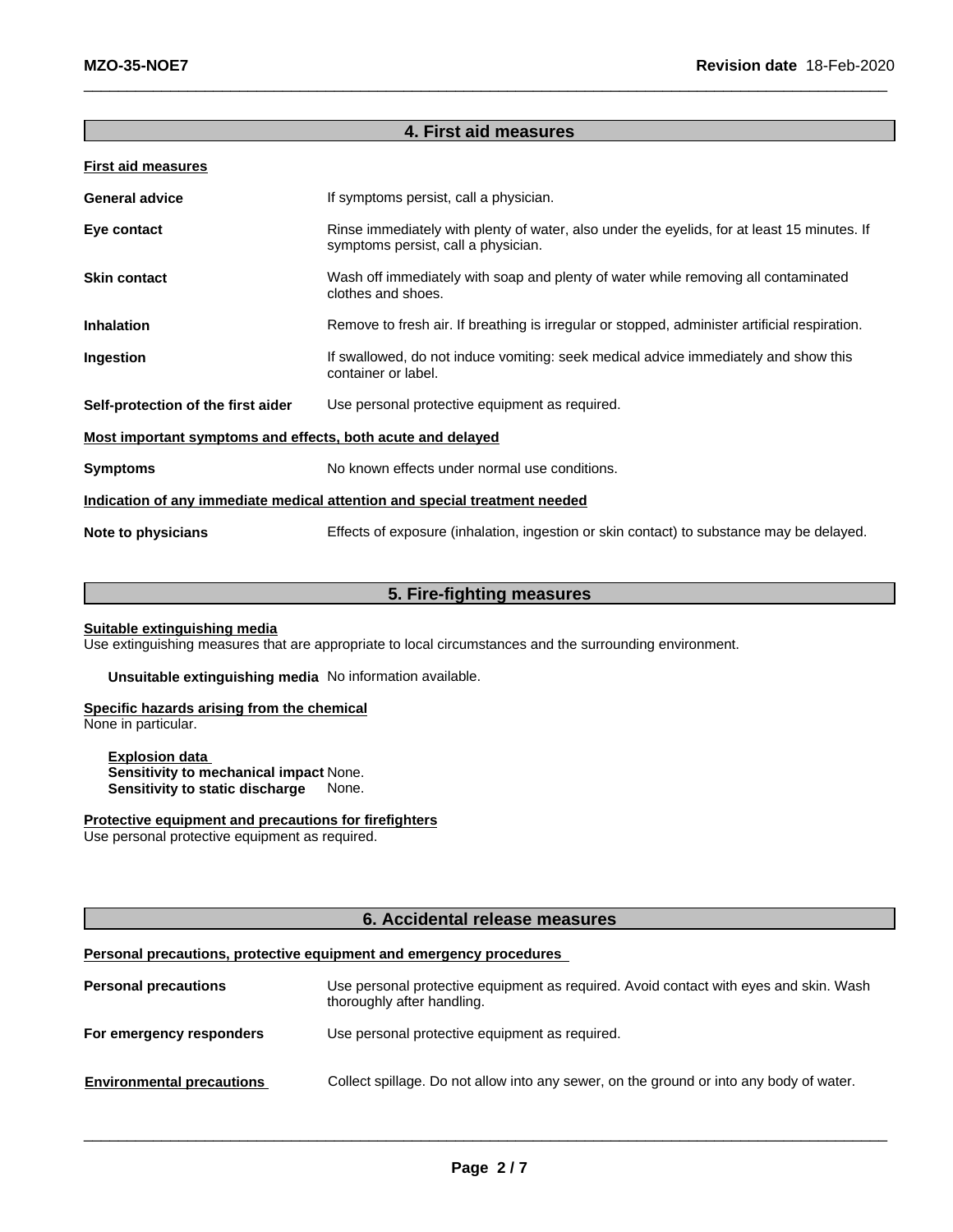# **Methods and material for containment and cleaning up**

| Prevent further leakage or spillage if safe to do so.<br><b>Methods for containment</b> |                                                                                      |
|-----------------------------------------------------------------------------------------|--------------------------------------------------------------------------------------|
| Methods for cleaning up                                                                 | Avoid creating dust. Sweep up and shovel into suitable containers for disposal.      |
| Prevention of secondary hazards                                                         | Clean contaminated objects and areas thoroughly observing environmental regulations. |

# **7. Handling and Storage**

# **Precautions for safe handling**

| Use personal protective equipment as required. Use only in well-ventilated areas. Wash<br>Advice on safe handling<br>thoroughly after handling. |                                                                                                |
|-------------------------------------------------------------------------------------------------------------------------------------------------|------------------------------------------------------------------------------------------------|
| Conditions for safe storage, including any incompatibilities                                                                                    |                                                                                                |
| <b>Storage conditions</b>                                                                                                                       | Keep container tightly closed in a dry and well-ventilated place. Store at ambient conditions. |
| Incompatible materials                                                                                                                          | Strong oxidizing agents. Strong acids.                                                         |

# **8. Exposure Controls/Personal Protection**

# **Control parameters**

### **Exposure guidelines**

| <b>Chemical Name</b> | <b>ACGIH TLV</b>                   | <b>OSHA PEL</b>                          | <b>NIOSH IDLH</b>                     |
|----------------------|------------------------------------|------------------------------------------|---------------------------------------|
| Zinc Oxide           | STEL: 10 $mg/m3$ respirable        | TWA: $5 \text{ mg/m}^3$ fume             | IDLH: $500 \text{ mg/m}^3$            |
|                      | particulate matter                 | TWA: $15 \text{ mg/m}^3$ total dust      | Ceiling: $15 \text{ mg/m}^3$ dust     |
|                      | TWA: $2 \text{ mg/m}^3$ respirable | $TWA: 5 mg/m3$ respirable fraction       | TWA: $5 \text{ mg/m}^3$ dust and fume |
|                      | particulate matter                 | (vacated) TWA: $5 \text{ mg/m}^3$ fume   | STEL: 10 mg/m <sup>3</sup> fume       |
|                      |                                    | (vacated) TWA: $10 \text{ mg/m}^3$ total |                                       |
|                      |                                    | dust                                     |                                       |
|                      |                                    | (vacated) TWA: $5 \text{ mg/m}^3$        |                                       |
|                      |                                    | respirable fraction                      |                                       |
|                      |                                    | (vacated) STEL: 10 $mq/m3$ fume          |                                       |

# **Appropriate engineering controls**

**Engineering controls** Ensure adequate ventilation, especially in confined areas.

# **Individual protection measures, such as personal protective equipment**

| Wear safety glasses with side shields (or goggles).<br><b>Eye/face protection</b> |                                |                                                                                                                   |  |
|-----------------------------------------------------------------------------------|--------------------------------|-------------------------------------------------------------------------------------------------------------------|--|
| Skin and body protection                                                          |                                | Wear protective gloves and protective clothing.                                                                   |  |
| <b>Respiratory protection</b>                                                     |                                | In case of insufficient ventilation, wear suitable respiratory equipment.                                         |  |
|                                                                                   | General hygiene considerations | Handle in accordance with good industrial hygiene and safety practice. Wash contaminated<br>clothing before reuse |  |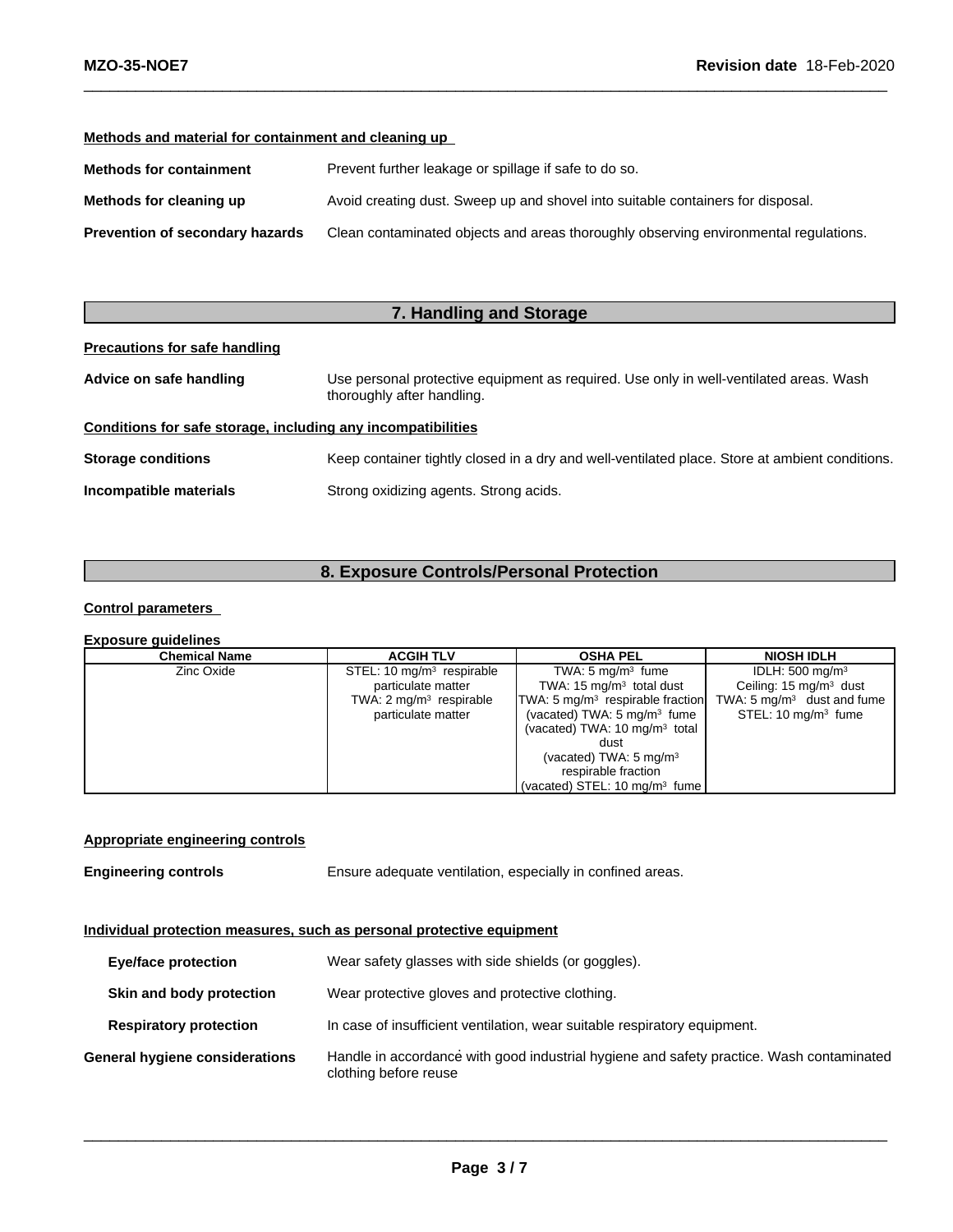# **9. Physical and Chemical Properties**

# **Information on basic physical and chemical properties**

| <b>Physical state</b><br>Appearance | Solid<br>Powder          | Odor                                                 | Characteristic           |
|-------------------------------------|--------------------------|------------------------------------------------------|--------------------------|
| Color                               | White                    | <b>Odor threshold</b>                                | No information available |
| <b>Property</b>                     | <b>Values</b>            | Remarks •                                            |                          |
| рH                                  |                          | No information available                             |                          |
| Melting point / freezing point      |                          | No information available                             |                          |
| Boiling point / boiling range       |                          | No information available                             |                          |
| <b>Flash point</b>                  |                          | No information available                             |                          |
| <b>Evaporation rate</b>             |                          | No information available                             |                          |
| Flammability (solid, gas)           |                          | No information available                             |                          |
| <b>Flammability limit in air</b>    |                          |                                                      |                          |
| <b>Upper flammability limit</b>     |                          | No information available                             |                          |
| Lower flammability limit            |                          | No information available                             |                          |
| Vapor pressure                      |                          | No information available                             |                          |
| Vapor density                       |                          | No information available                             |                          |
| <b>Specific gravity</b>             |                          | No information available                             |                          |
| <b>Water solubility</b>             | Insoluble in water       |                                                      |                          |
| Solubility in other solvents        |                          | No information available                             |                          |
| <b>Partition coefficient</b>        |                          | No information available                             |                          |
| <b>Autoignition temperature</b>     |                          | No information available                             |                          |
| <b>Decomposition temperature</b>    |                          | No information available                             |                          |
| <b>Kinematic viscosity</b>          |                          | No information available                             |                          |
| <b>Dynamic viscosity</b>            |                          | No information available                             |                          |
| <b>Explosive properties</b>         |                          | No information available<br>No information available |                          |
| <b>Oxidizing properties</b>         |                          |                                                      |                          |
| <b>Other Information</b>            |                          |                                                      |                          |
| <b>Softening point</b>              | No information available |                                                      |                          |
| <b>Molecular weight</b>             | No information available |                                                      |                          |
| VOC content (%)                     | No information available |                                                      |                          |
| <b>Density</b>                      | No information available |                                                      |                          |
| <b>Bulk density</b>                 | No information available |                                                      |                          |

# **10. Stability and Reactivity**

### **Reactivity** No data available

# **Chemical stability**

Stable under normal conditions.

# **Possibility of hazardous reactions**

None under normal processing.

**Hazardous polymerization** Hazardous polymerization does not occur.

# **Conditions to avoid**

None known.

# **Incompatible materials**

Strong oxidizing agents. Strong acids.

### **Hazardous decomposition products**

None under normal use conditions.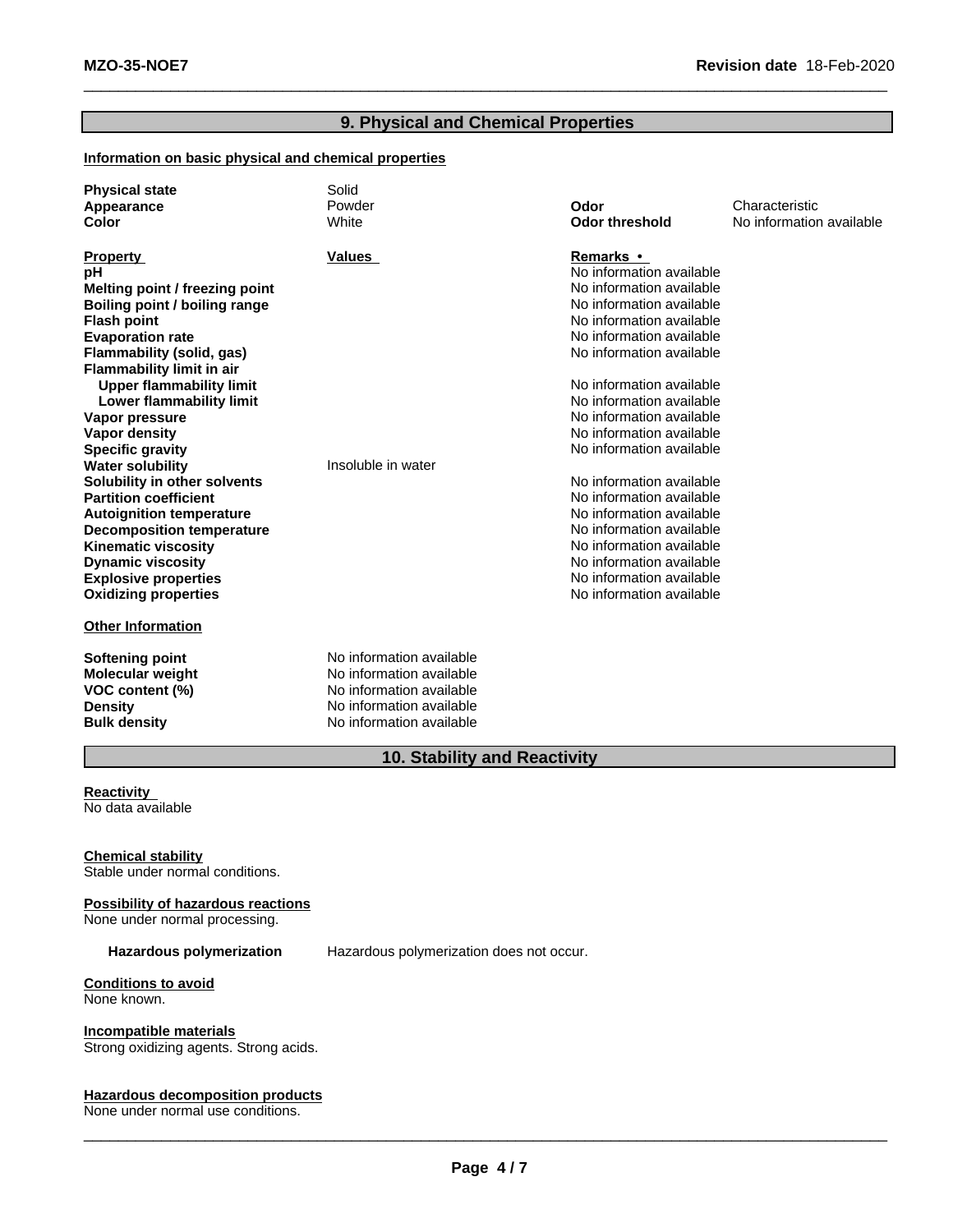# **11. Toxicological Information**

# **Information on likely routes of exposure**

| <b>Product information</b> |  |
|----------------------------|--|
|----------------------------|--|

| Inhalation          | No data available. |
|---------------------|--------------------|
| Eye contact         | No data available. |
| <b>Skin contact</b> | No data available. |
| Ingestion           | No data available. |

### **Component information**

| <b>Chemical Name</b>                   | <b>LD50</b>          | <b>LD50</b>                                       | <b>LC50</b> |
|----------------------------------------|----------------------|---------------------------------------------------|-------------|
|                                        | Oral                 | Dermal                                            | Inhalation  |
| --<br>$\sim$ $\sim$<br>Zinc J<br>Oxide | Rat<br>5000<br>ma/ka | $-2000$<br>ka (Pať)<br>$\sim$<br>. nozka z<br>nau |             |

# **Information on toxicological effects**

**Symptoms** No information available.

### **Delayed and immediate effects as well as chronic effects from short and long-term exposure**

| <b>Skin corrosion/irritation</b>  | No information available.                                                                                 |
|-----------------------------------|-----------------------------------------------------------------------------------------------------------|
| Serious eye damage/eye irritation | No information available.                                                                                 |
| <b>Irritation</b>                 | No information available.                                                                                 |
| <b>Corrosivity</b>                | No information available.                                                                                 |
| <b>Sensitization</b>              | No information available.                                                                                 |
| Germ cell mutagenicity            | No information available.                                                                                 |
| Carcinogenicity                   | This product does not contain any carcinogens or potential carcinogens as listed by OSHA,<br>IARC or NTP. |
| <b>Reproductive toxicity</b>      | No information available.                                                                                 |
| <b>STOT - single exposure</b>     | No information available.                                                                                 |
| <b>STOT - repeated exposure</b>   | No information available.                                                                                 |
| <b>Aspiration hazard</b>          | No information available.                                                                                 |

# **12. Ecological Information**

# **Ecotoxicity**

Very toxic to aquatic life with long lasting effects

| Chem<br>name<br>тн       | plants<br><b>1uatic</b>  | --<br>Fist                                                                         |  |
|--------------------------|--------------------------|------------------------------------------------------------------------------------|--|
| _<br><b>Oxide</b><br>Inc | $\sim$<br>ma<br>.,<br>'' | $\sim$ $\sim$<br>$\sqrt{2}$<br>$\sim$<br>∴чh…<br>$\sim$<br>. <i>ال</i> ـا <i>ا</i> |  |

# **Persistence and degradability**

No information available.

**Bioaccumulation** No information available.

**Other adverse effects** No information available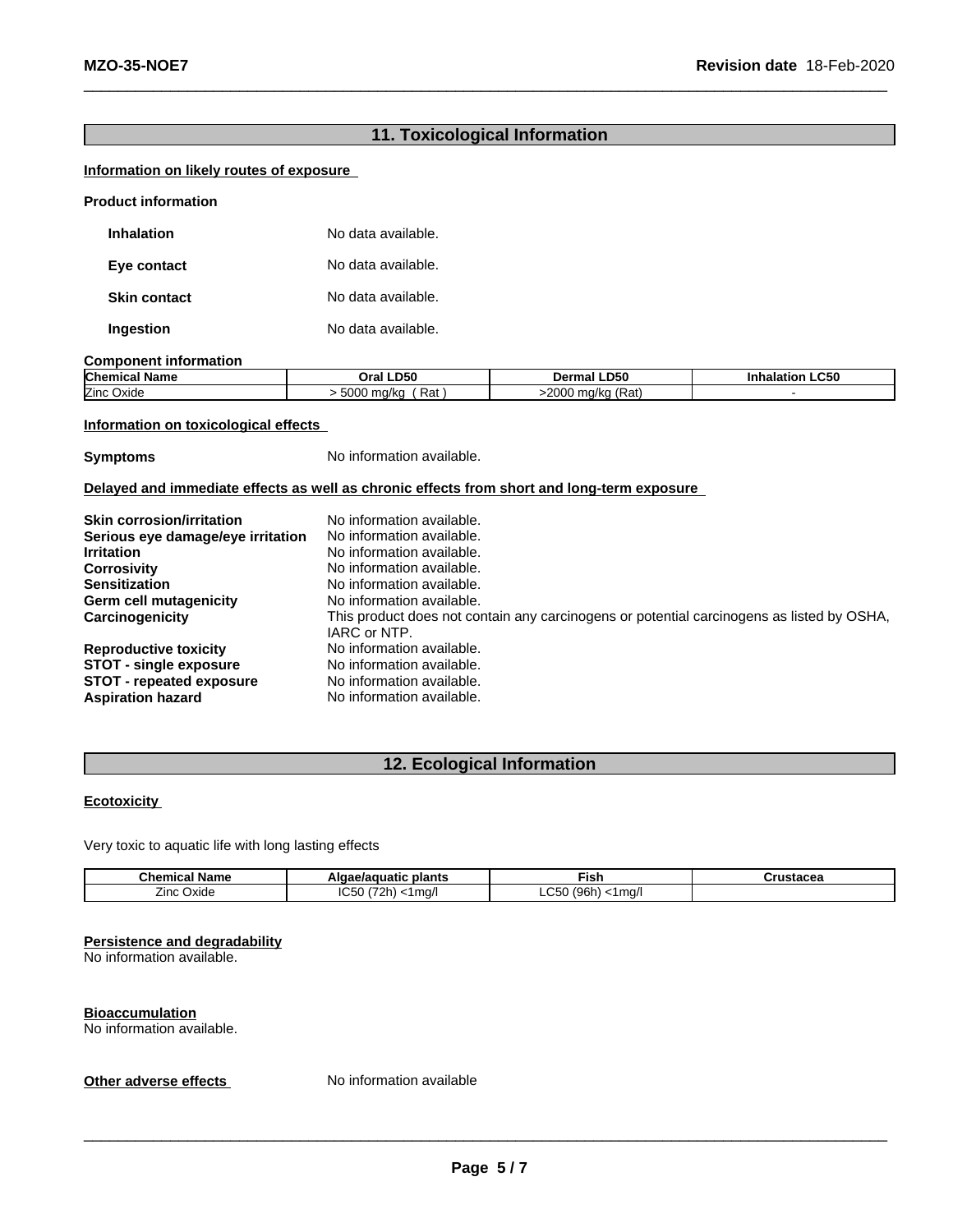# **13. Disposal Considerations**

### **Waste treatment methods**

| Disposal of wastes     | Disposal should be in accordance with applicable regional, national and local laws and<br>regulations. |
|------------------------|--------------------------------------------------------------------------------------------------------|
| Contaminated packaging | Disposal should be in accordance with applicable regional, national and local laws and<br>regulations. |

This product contains one or more substances that are listed with the State of California as a hazardous waste.

| <b>Chemical Name</b><br>Zinc Oxide |               | <b>California Hazardous Waste Status</b><br>Toxic |
|------------------------------------|---------------|---------------------------------------------------|
|                                    |               | <b>14. Transport Information</b>                  |
| <b>DOT</b>                         | Not regulated |                                                   |
| ICAO (air)                         | Not regulated |                                                   |
| <b>IATA</b>                        | Not regulated |                                                   |
| <b>IMDG</b>                        | Not regulated |                                                   |
| <b>RID</b>                         | Not regulated |                                                   |
|                                    |               |                                                   |

**15. Regulatory information**

| <b>19. Requiatory Information</b> |                |  |  |  |
|-----------------------------------|----------------|--|--|--|
| International Inventories         |                |  |  |  |
| <b>TSCA</b>                       | Not Determined |  |  |  |
| <b>DSL/NDSL</b>                   | Not Determined |  |  |  |
| <b>EINECS/ELINCS</b>              | Not Determined |  |  |  |
| <b>ENCS</b>                       | Not Determined |  |  |  |
| <b>IECSC</b>                      | Not Determined |  |  |  |
| <b>KECL</b>                       | Not Determined |  |  |  |
| <b>PICCS</b>                      | Not Determined |  |  |  |
| <b>AICS</b>                       | Not Determined |  |  |  |
|                                   |                |  |  |  |

#### **Legend:**

 **TSCA** - United States Toxic Substances Control Act Section 8(b) Inventory

 **DSL/NDSL** - Canadian Domestic Substances List/Non-Domestic Substances List

 **EINECS/ELINCS** - European Inventory of Existing Chemical Substances/European List of Notified Chemical Substances

 **ENCS** - Japan Existing and New Chemical Substances

**ADR** Not regulated

 **IECSC** - China Inventory of Existing Chemical Substances

 **KECL** - Korean Existing and Evaluated Chemical Substances

 **PICCS** - Philippines Inventory of Chemicals and Chemical Substances

 **AICS** - Australian Inventory of Chemical Substances

# **US Federal Regulations**

### **SARA 313**

Section 313 of Title III of the Superfund Amendments and Reauthorization Act of 1986 (SARA). This product does not contain any chemicals which are subject to the reporting requirements of the Act and Title 40 of the Code of Federal Regulations, Part 372

**SARA 311/312 Hazard Categories**

| <b>Acute Health Hazard</b>        | No |  |
|-----------------------------------|----|--|
| <b>Chronic Health Hazard</b>      | No |  |
| <b>Fire Hazard</b>                | No |  |
| Sudden release of pressure hazard | No |  |
| <b>Reactive Hazard</b>            | No |  |
|                                   |    |  |